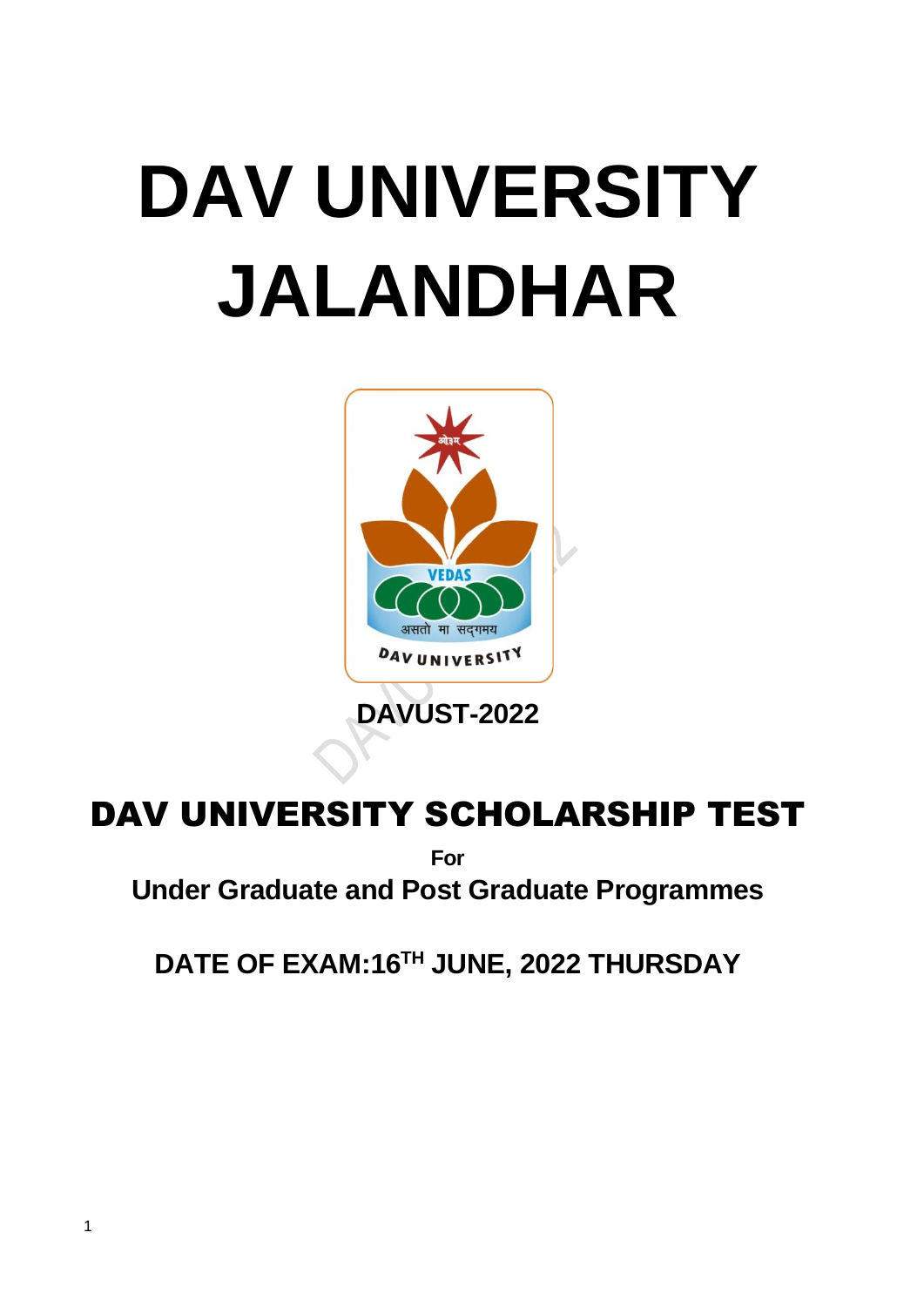| <b>Contents</b> |                                                           | Page no          |
|-----------------|-----------------------------------------------------------|------------------|
|                 |                                                           |                  |
| 1.              | <b>INFORMATION ABOUT DAV UNIVERSITY SCHOLARSHIP TEST</b>  | 3                |
| 2               | Important dates                                           | 4                |
| 3               | Combinations of subjects for admission to various courses | $\boldsymbol{4}$ |
| 4               | Pattern of question paper                                 | 5                |
| 5               | How to apply                                              | 7                |
| 6               | Mode of payment                                           | 7                |
| $\overline{7}$  | <b>Test Centres</b>                                       | 9                |
| 8               | Admit card                                                | 9                |
| 9               | Scholarship examination rules                             | 9                |
| 10              | Declaration of result                                     | 10               |
| 11              | Scholarship                                               | 10               |
|                 | Annexure-I (LIST OF EXAMINATION CENTRES)                  | 11               |

 $25.207$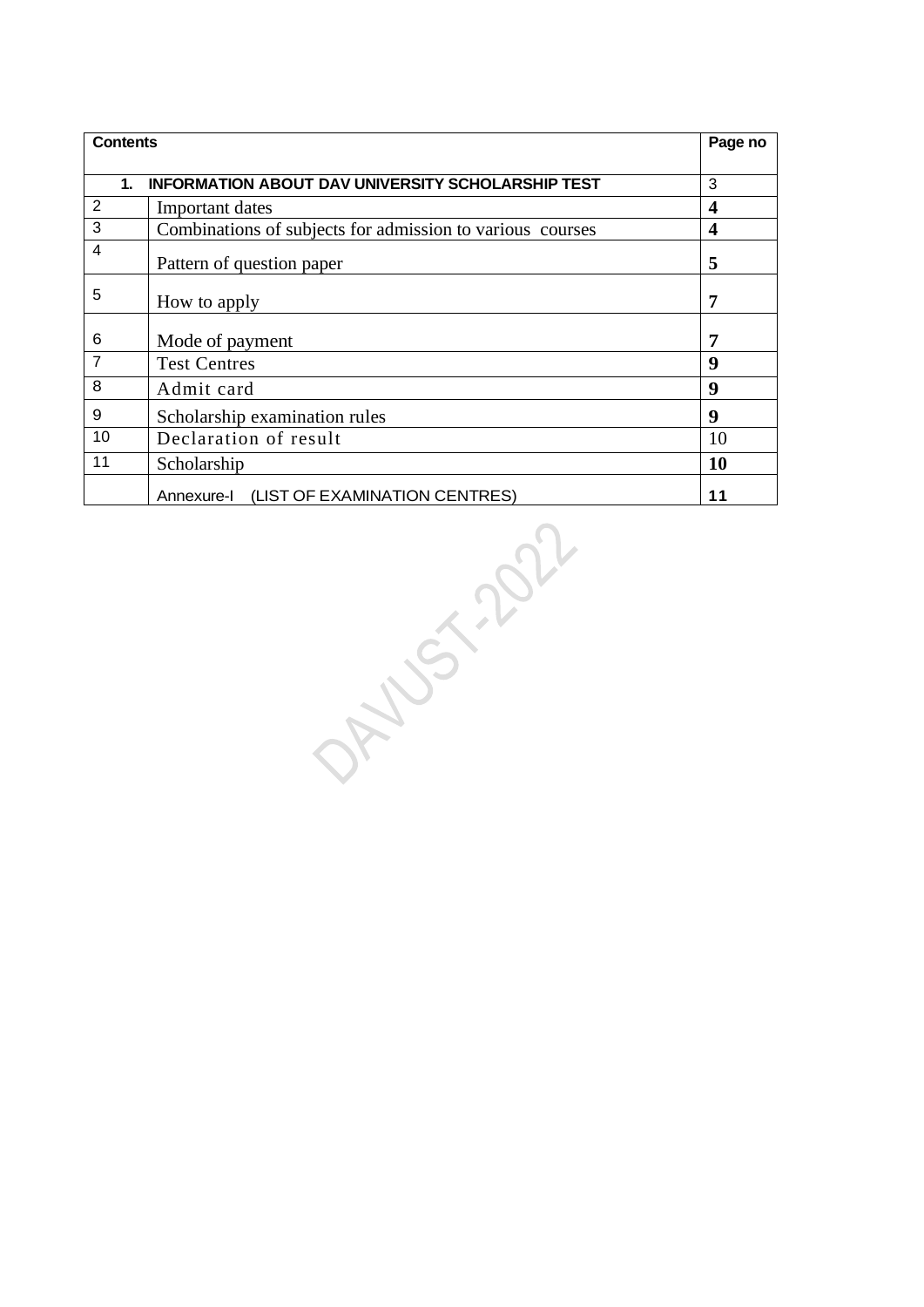# **1. INFORMATION ABOUT DAV UNIVERSITY SCHOLARSHIP TEST**

The DAV University is holding Scholarship test (DAVUST-2022) on 16th June, 2022 for the following courses:

| Sr.No        | <b>Courses</b>                                       |                  | Mathematics                          |
|--------------|------------------------------------------------------|------------------|--------------------------------------|
| $\mathbf{1}$ | B. Tech., B. Tech. Lateral Entry,                    |                  | Physics                              |
|              | B. Tech.- M. Tech. Integrated                        |                  | Zoology                              |
|              | (5 years)                                            |                  | Computer science                     |
|              | Computer Science &<br>$\bullet$                      | 3.               | Humanities, Law, Social Science      |
|              | Engineering                                          |                  | and Education                        |
|              | Computer Science &<br>$\bullet$                      |                  | B.Sc.-B.Ed. (4 year                  |
|              | Artificial intelligence                              |                  | Integrated),                         |
|              | Chemical Engineering ( $\boldsymbol{B}$<br>$\bullet$ |                  | B.A.-B.Ed. (4 year<br>$\bullet$      |
|              | <b>Tech Only</b> )                                   |                  | Integrated),                         |
|              | Civil Engineering<br>$\bullet$                       |                  | BA-LLB (5 year Integrated),          |
|              | <b>Electrical Engineering</b><br>$\bullet$           |                  | <b>BA</b> English,                   |
|              | Electronics and                                      |                  | <b>BJMC</b>                          |
|              | <b>Communication Engineering</b>                     |                  | MA English                           |
|              | <b>Mechanical Engineering</b><br>$\bullet$           |                  | <b>MA Psychology</b>                 |
|              | M. Tech.                                             |                  | <b>Commerce, Business Management</b> |
|              | Computer Science &                                   | $\overline{4}$ . | & Economics                          |
|              | Engineering                                          |                  | B.Com(Hons) / B.Com                  |
|              | Civil Engineering (with<br>$\bullet$                 |                  | <b>BBA</b>                           |
|              | different specialization)                            |                  | B.Sc. (Hons) Economics               |
|              | <b>Electrical Engineering</b><br>$\bullet$           |                  | M.Com                                |
|              | Electronics and<br>$\bullet$                         |                  | <b>MBA</b>                           |
|              | <b>Communication Engineering</b>                     | 5.               | <b>Computer Science and</b>          |
|              | <b>Industrial and Production</b>                     |                  | <b>Applications</b>                  |
|              | Engineering                                          |                  | <b>BCA</b>                           |
|              | <b>Solar Power Systems</b>                           |                  | <b>MCA</b>                           |
|              |                                                      |                  | <b>B.Sc. Computer Science</b>        |
| 2.           | <b>Sciences</b>                                      |                  | M.Sc. Computer Science               |
|              | B.Sc. (Hons.)/ M.Sc. Hons                            |                  |                                      |
|              | Agriculture<br>$\bullet$                             | 6.               | <b>Sports and Physical Education</b> |
|              | Molecular Biology and<br>$\bullet$<br>Biochemistry   |                  | <b>B.Sc</b> in Health and Physical   |
|              |                                                      |                  | Education                            |
|              | Biotechnology                                        |                  | B.P. Ed.                             |
|              | <b>Botany</b><br>$\bullet$                           |                  | M.P.Ed.                              |
|              | Chemistry                                            |                  |                                      |
|              | Microbiology<br>$\bullet$                            |                  |                                      |

**All the candidates seeking admission to the above mentioned courses may logon to the website [www.davuniversity.org](http://www.davuniversity.org/) for procedure, details of specialization and eligibility guidelines regarding admission.**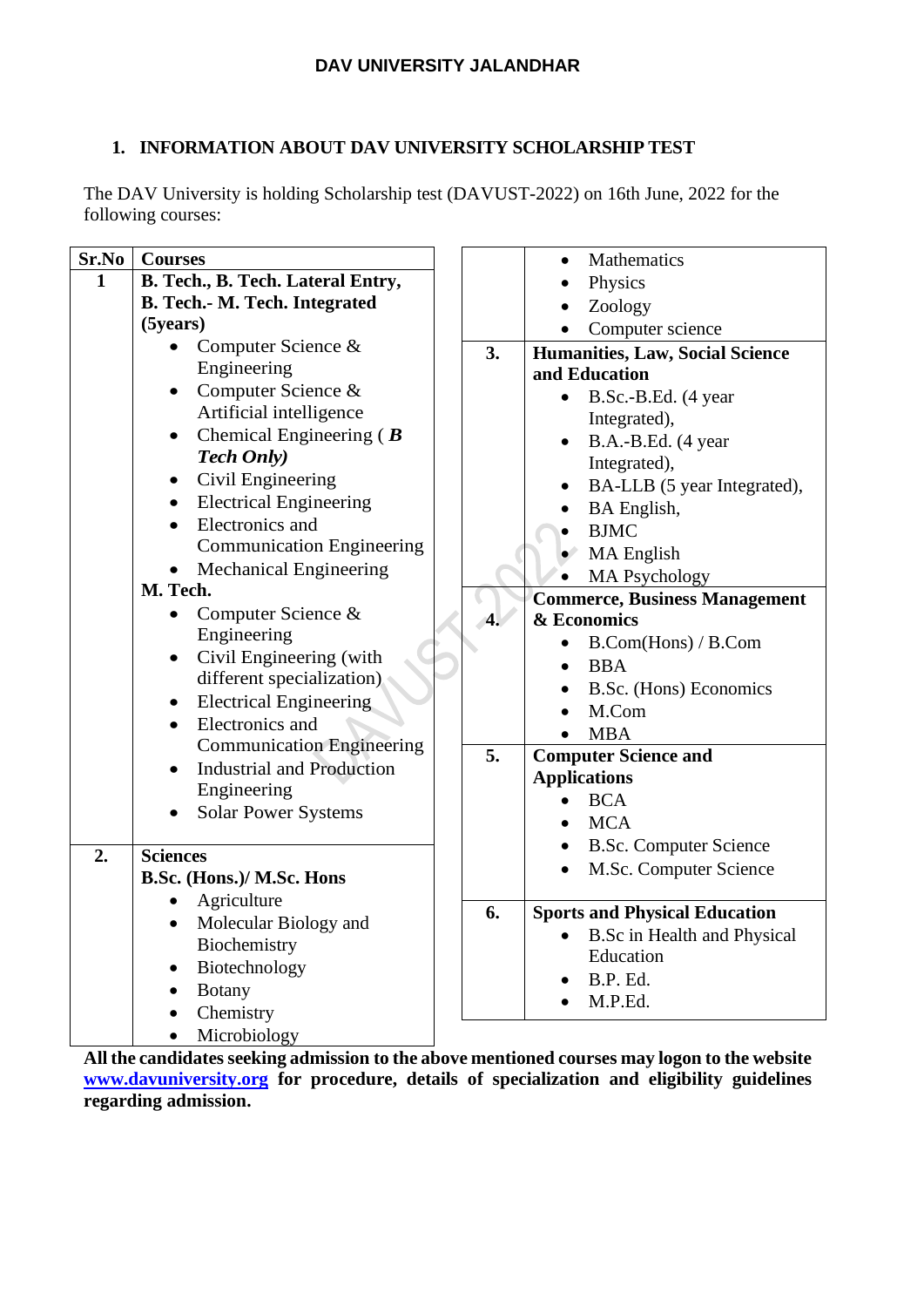#### **2. IMPORTANT DATES**

- (i) Last date for submission of duly filled application form at the chosen Examination Centre  $10^{th}$  June, 2022, Wednesday
- **(ii) Date of Scholarship Test 16th June, 2022, Thursday** Time of Scholarship Test:
- - ➢ For candidates appearing in three subjects 11.00 AM-12.30 PM
	- ➢ For candidates appearing in four subjects 11.00 AM-01.00 PM
	- ➢ For PG courses in Sciences 11.00 AM-01.00 PM

#### **3. COMBINATIONS OF SUBJECTS FOR ADMISSION TO SCIENCE AND ENGINEERING**

| <b>Name of The Course</b>                         | <b>Subject Combination</b>             |
|---------------------------------------------------|----------------------------------------|
| <b>B.Tech.</b> (all programmes)                   | Physics, Chemistry, Mathematics        |
| <b>B.Tech. Lateral Entry.</b> (all programmes)    | $-do-$                                 |
| <b>B. Tech./M. Tech.</b> Integrated               |                                        |
| <b>B. Sc. (Hons.) Mathematics</b>                 |                                        |
| <b>B. Sc. (Hons.)</b> Agriculture /Biotechnology/ | Physics, Chemistry, Biology            |
| Molecular Biology and Biochemistry/               | OR                                     |
| Chemistry/Microbiology/Physics                    | Physics, Chemistry, Mathematics        |
| <b>B.Sc. (Hons.)</b> Botany/Zoology               | Physics, Chemistry, Biology            |
| <b>B. Tech./B. Sc</b> (All Subjects)              | Physics, Chemistry, Mathematics and    |
|                                                   | <b>Biology</b>                         |
| M. Sc. (Hons.) Physics/ Chemistry/                | Aptitude and                           |
| Mathematics/Agriculture                           | Concerned subject questions (UG level) |
| M.Sc. (Hons.) Biotechnology/Molecular             | Aptitude and                           |
| Biology and Biochemistry / Microbiology           | Botany/zoology/Applied life sciences   |
| /Botany / Zoology                                 |                                        |
| M. Tech. (all courses)                            | Aptitude and                           |
|                                                   | Subject related questions (UG level)   |
| M. Sc. Agriculture (with specialization)          | Aptitude and                           |
|                                                   | Specialization subject questions (UG   |
|                                                   | level)                                 |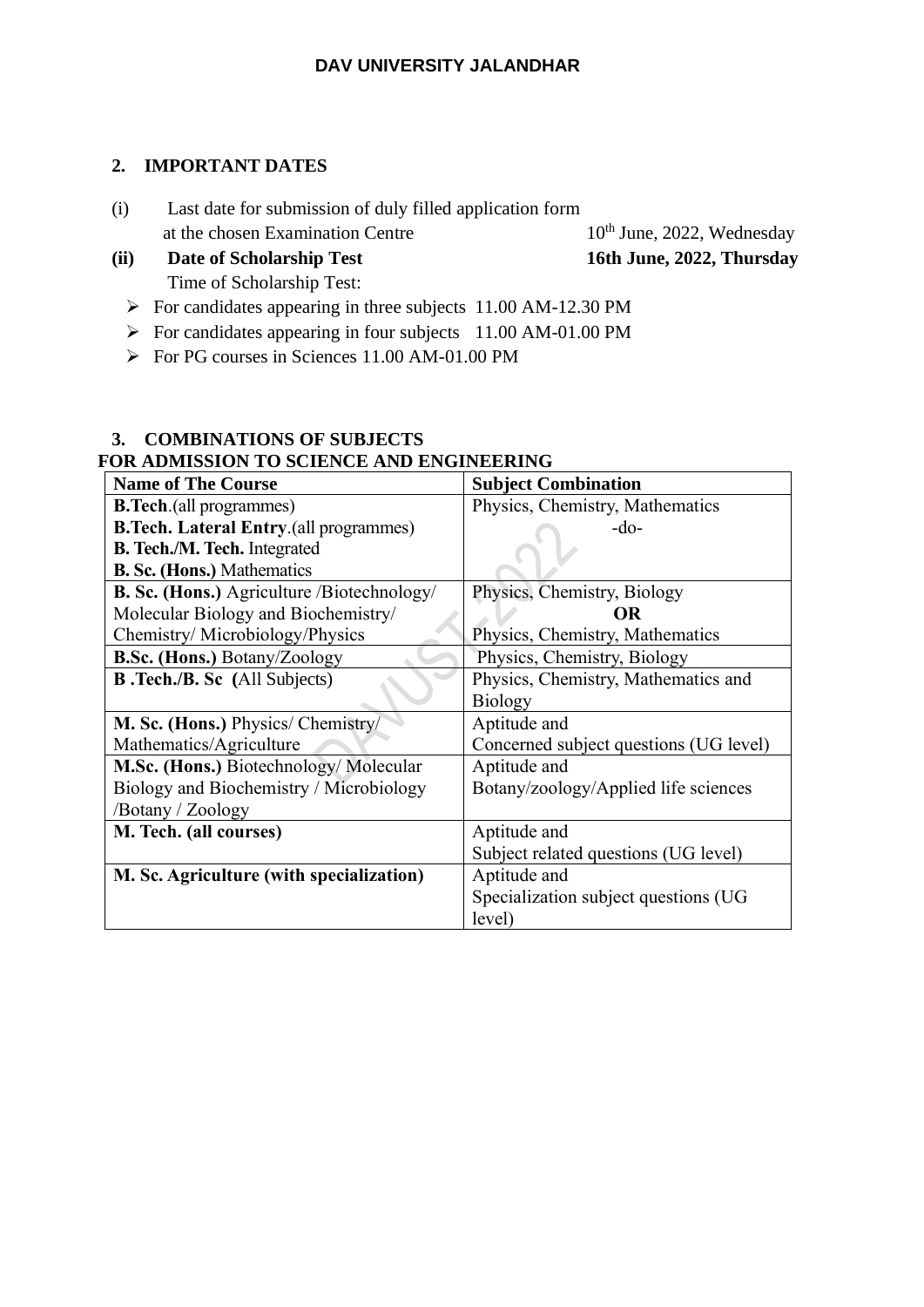#### **FOR ADMISSION TO Commerce, Business Management, Social Science, Law, Education Sports & Physical Education and Humanities Courses**

| <b>Name of The Course</b>                                                                                                                                 | <b>Subject Combination</b>                                                                                  |
|-----------------------------------------------------------------------------------------------------------------------------------------------------------|-------------------------------------------------------------------------------------------------------------|
| B. Com. (Hons)/B. Com./BBA /BCA/BA<br>English /B.A. BEd/B.Sc. Bed/ BA-LLB/<br>B.Sc in Health and Physical Education/B.Sc.<br>(Hons) in Economics/ B.P.Ed. | Basic English and Comprehension,<br>Reasoning and Quantitative, General<br>knowledge                        |
| <b>MBA</b>                                                                                                                                                | Basic English and Comprehension,<br>Reasoning and Quantitative, Business<br>Awareness                       |
| M.Com.                                                                                                                                                    | Basic English and Comprehension,<br>Reasoning and Quantitative, Finance and<br><b>Accounts</b>              |
| Both MBA and M. Com.                                                                                                                                      | Basic English and Comprehension,<br>Reasoning and Quantitative, Business<br>Awareness, Finance and Accounts |
| <b>MCA</b>                                                                                                                                                | Basic English and Comprehension,<br>Reasoning and Quantitative, Computer<br>(UG level)                      |
| M.P.Ed.                                                                                                                                                   | Basic English and Comprehension,<br>Reasoning and Quantitative, Physical<br>Education and Sports (UG level) |
| MA Psychology / MA English                                                                                                                                | Basic English and Comprehension,<br>Reasoning and Quantitative, subject<br>concerned (UG level)             |

#### **Note:**

If a candidate has appeared for four subjects in DAVUST-2022, he/she will be considered for the merit list of all related programmes. **The university reserves the right to alter the combination of subjects for admission to any programme.**

#### **4. PATTERN OF QUESTION PAPER**

#### **The Question paper shall be based on CBSE/PSEB syllabi of 10+1 and 10+2 for UG courses and graduate level syllabus of DAVU for PG courses.**

Question paper will be in English language only and questions will be of multiple choices (MCQ) type. Each question will have 4 choices out of which only one correct answer has to be chosen and the appropriate circle is to be shaded on the provided OMR sheet. Each question will carry one mark. The question paper will have the following four sections: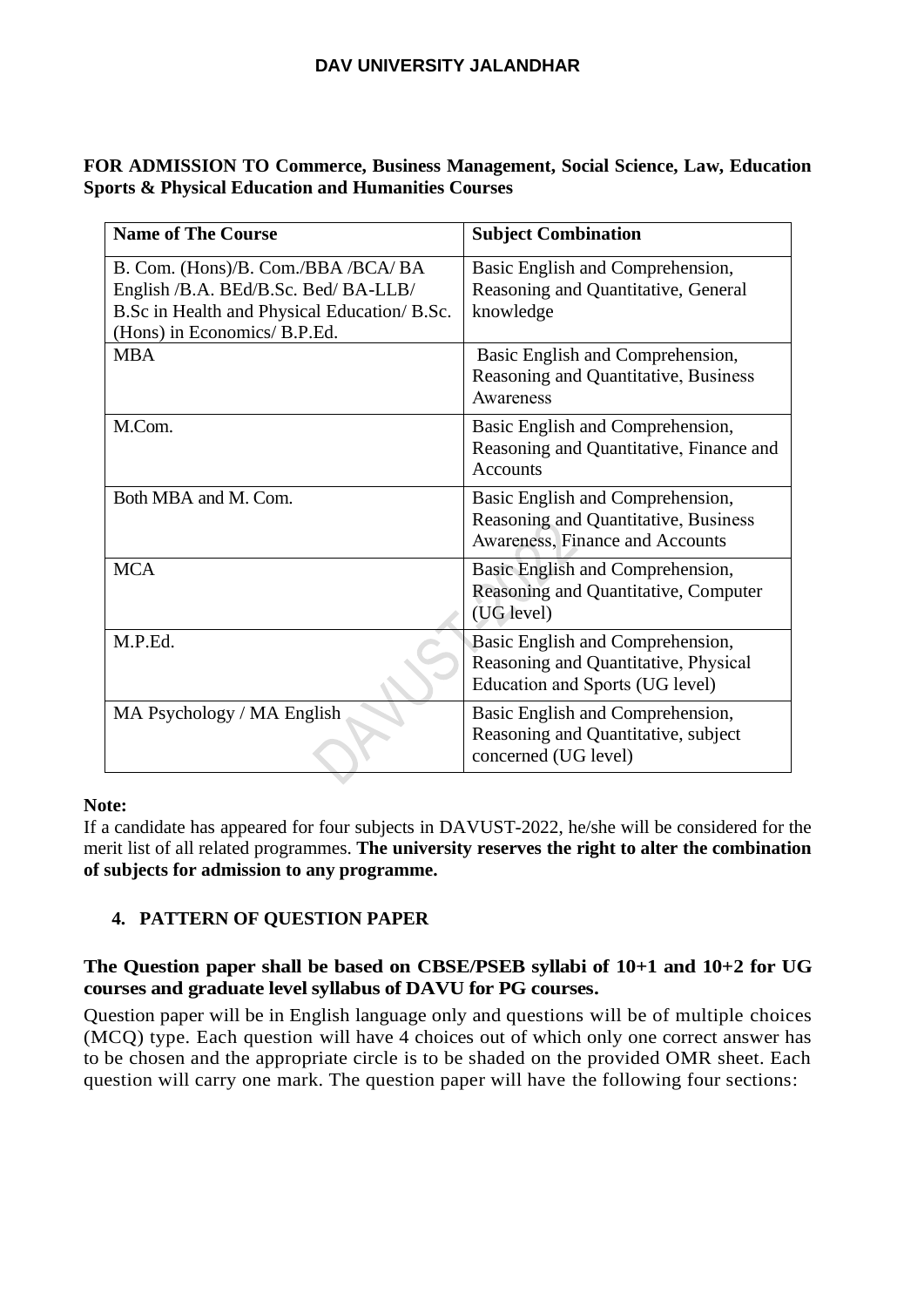#### **For B.Tech./B.Sc.**

| <b>Section</b> | <b>Subject</b>                                                                                                                                                                                                                                                                             | <b>Question Numbers</b> |
|----------------|--------------------------------------------------------------------------------------------------------------------------------------------------------------------------------------------------------------------------------------------------------------------------------------------|-------------------------|
| A              | Physics                                                                                                                                                                                                                                                                                    | Q.No. 1 to 25           |
| B              | Chemistry                                                                                                                                                                                                                                                                                  | Q.No. 26 to 50          |
| $\mathbf C$    | <b>Mathematics</b>                                                                                                                                                                                                                                                                         | Q.No. 51 to 75          |
|                | <b>Biology</b>                                                                                                                                                                                                                                                                             | Q.No. 76 to 100         |
| Note:          | '0.25' mark will be deducted for every wrong answer<br>Students opting for <b>PCM</b> stream should attempt the sections A,B and C<br>2.<br>Students opting for <b>PCB stream</b> should attempt the sections A,B and D<br>3.<br>Student opting for PCMB should attempt all sections<br>4. |                         |

#### **For M.Sc. / M.Tech**

| <b>Section</b> | <b>Subject</b>                                      | <b>Question Numbers</b>   |
|----------------|-----------------------------------------------------|---------------------------|
| A              | Reasoning<br>quantitative                           | and $\vert$ Q.No. 1 to 25 |
| В              | <b>Subject Paper</b>                                | Q.No. 26 to 75            |
| Note:          | '0.25' mark will be deducted for every wrong answer |                           |
|                |                                                     |                           |

#### **For B. Com. (Hons)/B. Com./BBA /BCA/ BA English & Psychology /B.A. BEd/B.Sc. Bed/ BA-LLB/ B.Sc in Health and Physical Education/ B.Sc. (Hons) in Economics/B P Ed**

| <b>Section</b> | <b>Subject</b>                                      | <b>Question Numbers</b> |
|----------------|-----------------------------------------------------|-------------------------|
|                | Basic English and comprehension                     | Q.No. 1 to 25           |
| B              | Reasoning and quantitative                          | Q.No. 26 to $50$        |
| $\mathbf C$    | General knowledge                                   | Q.No. 51 to 75          |
| Note:          | '0.25' mark will be deducted for every wrong answer |                         |

#### **For MCom/MBA**

| <b>Section</b> | <b>Subject</b>                                                                                                                                                                                                                                                                           | <b>Question Numbers</b> |
|----------------|------------------------------------------------------------------------------------------------------------------------------------------------------------------------------------------------------------------------------------------------------------------------------------------|-------------------------|
| A              | Basic English and comprehension                                                                                                                                                                                                                                                          | Q.No. 1 to 25           |
| B              | Reasoning and quantitative                                                                                                                                                                                                                                                               | Q.No. 26 to 50          |
| $\mathbf C$    | <b>Finance and Accounts</b>                                                                                                                                                                                                                                                              | Q.No. 51 to 75          |
| D              | <b>Business Awareness</b>                                                                                                                                                                                                                                                                | $Q.No.76-100$           |
| Note:          | '0.25' mark will be deducted for every wrong answer<br>Students opting MBA should attempt the sections A, B and C<br>2.<br>Students opting for <b>MCom</b> should attempt the sections A,B and D<br>3.<br>Student opting for <b>both MBA and M.Com</b> should attempt all sections<br>4. |                         |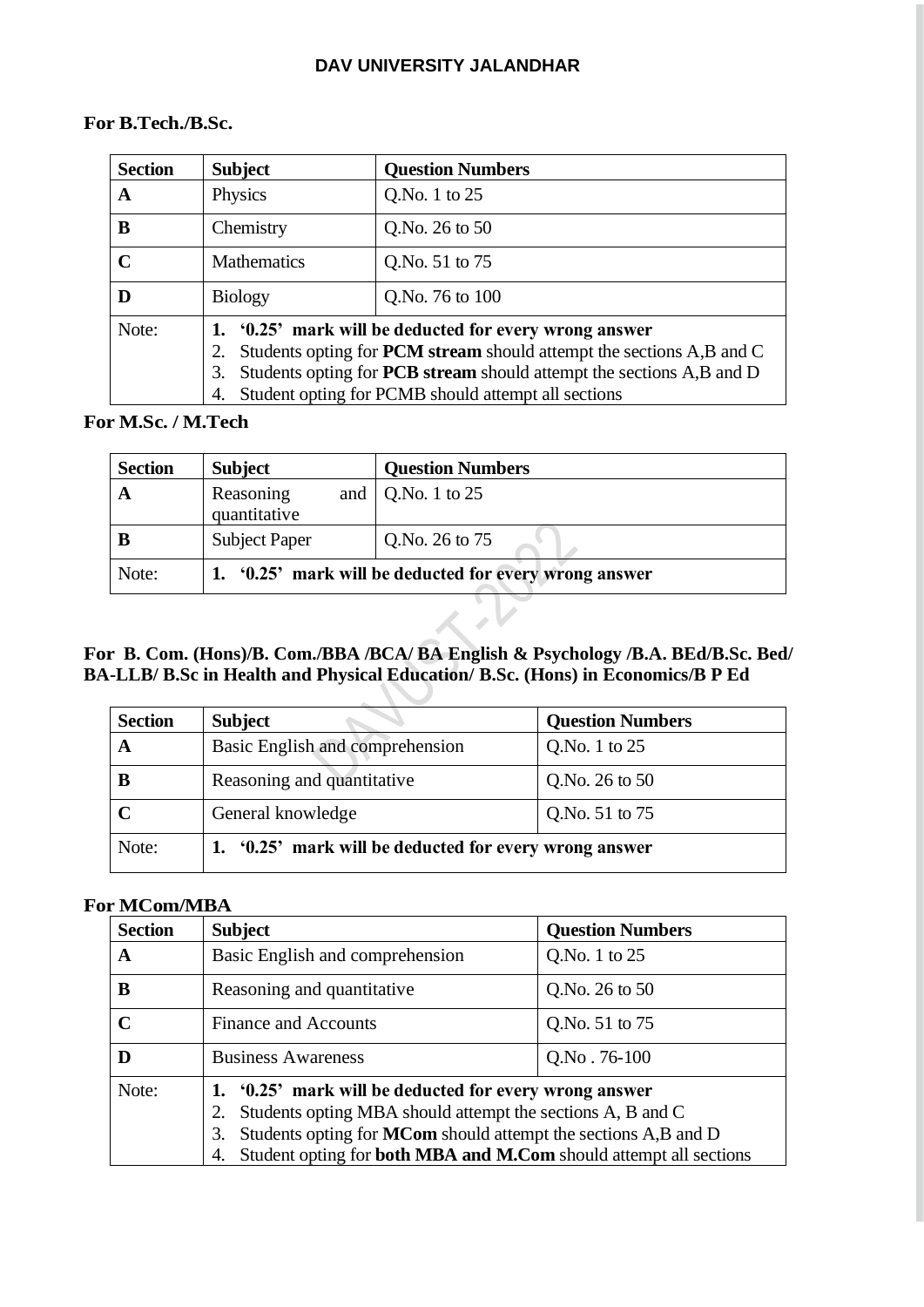#### **For MCA**

| <b>Section</b> | <b>Subject</b>                                      | <b>Question Numbers</b> |
|----------------|-----------------------------------------------------|-------------------------|
| A              | Basic English and comprehension                     | Q.No. 1 to $25$         |
| В              | Reasoning and quantitative                          | Q.No. 26 to 50          |
|                | <b>Computer Fundamentals</b>                        | Q.No. 51 to 75          |
| Note:          | '0.25' mark will be deducted for every wrong answer |                         |

#### **M.P.Ed.**

| <b>Section</b> | <b>Subject</b>                                      | <b>Question Numbers</b> |
|----------------|-----------------------------------------------------|-------------------------|
|                | Basic English and comprehension                     | Q.No. 1 to 25           |
| B              | Reasoning and quantitative                          | Q.No. 26 to $50$        |
|                | <b>Physical Education and Sports</b>                | Q.No. 51 to 75          |
| Note:          | '0.25' mark will be deducted for every wrong answer |                         |

#### **5. HOW TO APPLY**

- The candidate is required to fill registration form online by visiting the website [www.davuniversity.org.](http://www.davuniversity.org/)
- For Choice of centre, click **State > District > City > Centre on the online form. List of test centers is given in Annexure-I**.
- Select payment Option- (Net Banking/Debit/Credit Card etc.). Fill bank details & get OTP for making payment. Submit the online registration fee of  $\frac{Rs.250}{l}$ . for any query contact through e mail of accounts department i.e "helpdesk.accounts@davuniversity.org
- Upload passport size photo (100kB)
- Click the 'Submit' button and take printout of the **Admit card** generated automatically.
- Retain Student's Copy and submit other copy at the test centre .

#### **Note**:

• Candidates are advised to retain a copy of the filled-in application form and admit card for future reference.

#### **6. MODE OF PAYMENT**

**Online payment**: - Select payment Option- (Net Banking/ Debit/Credit Card). Fill bank details & get OTP for making payment. Submit the online registration fee of  $\frac{Rs.250}{\cdot}$ . for any query contact through e mail of accounts department i.e "helpdesk.accounts@davuniversity

## **7. TEST CENTRES FOR DAVUST–2022**

- i. List of Centres across Punjab where DAVUST-2022 to be conducted appears in **Annexure-I**.
- ii. The candidate should select only one centre for the scholarship test from Annexure-I.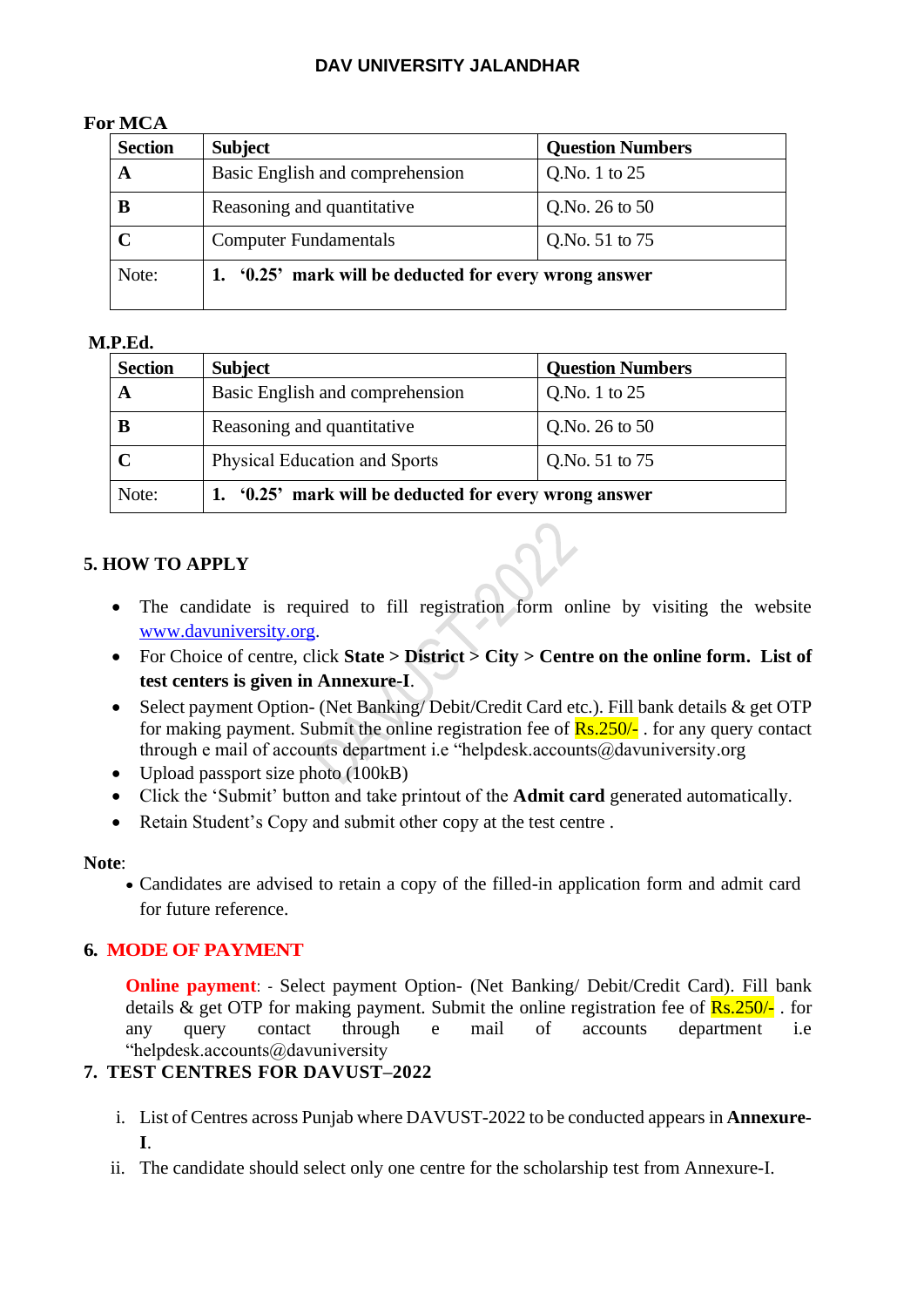- iii. The examination centre once filled in the application form will not be changed.
- iv. Though every effort will be made to allot the centre selected by the candidate, yet the University reserves the right to allot the centre other than the candidate's choice.

# **8. ADMIT CARD**

- Admit Card once generated should be carefully examined by the candidate. If any discrepancy is noticed it should immediately be brought to the notice of the university.
- No candidate will be permitted to appear in the test without a valid Admit Card.
- Candidate must not tamper with the Admit Card.
- The Admit Card is not transferable to any other person
- The Admit Card is an important document. It should be preserved and produced at the time of counseling and admission.

# **9. SCHOLARSHIP EXAMINATION RULES**

- Candidates are directed to enter the respective Examination Hall 30 minutes prior to the commencement of the examination.
- Candidates should find and occupy their allotted seats as per the seating plan.
- Any other text material in printed or written form (i.e. log tables, formula book etc.) and electronic devices (i.e. smartwatch, bluetooth, mobile phone, pager, programmable calculators etc.) will not be permitted into the examination hall.
- Only blue/black ball-point pens are allowed for shading the appropriate circles on the **OMR**  sheet.
- Candidates need to read all the instructions given on the question paper and OMR sheet before attempting the paper.
- **The candidates will have to return the original OMR Sheet and question paper to the Invigilator before leaving the examination hall.**
- The maximum qualification of a writer in case of medical emergency is Matric. The candidate should contact the Admission coordinator of his/her respective centre before the commencement of the entrance test for the arrangement of writer and other formalities.
- DAVU Scholarship Test (DAVUST-2022) will be governed by the rules and regulations of the DAV University Jalandhar.
- DAV University reserves the right to withdraw permission, if any, granted inadvertently to any candidate who is not eligible to appear in the DAVUST-2022) even though the Roll Number and Admit Card may have been issued.
- No TA will be paid to the candidates.
- Canvassing in any form will disqualify the candidate.
- Candidates will not be allowed to write any question from the Test Booklet on the Admission Card or on any other paper to be taken out of the examination hall.
- All legal disputes pertaining to this Test shall fall within the jurisdiction of Jalandhar Courts only.
- Appearance in DAVUST-2022 not confers any right on the candidate for admission to any course. This will be decided solely production of eligibility documents at the time of admission.